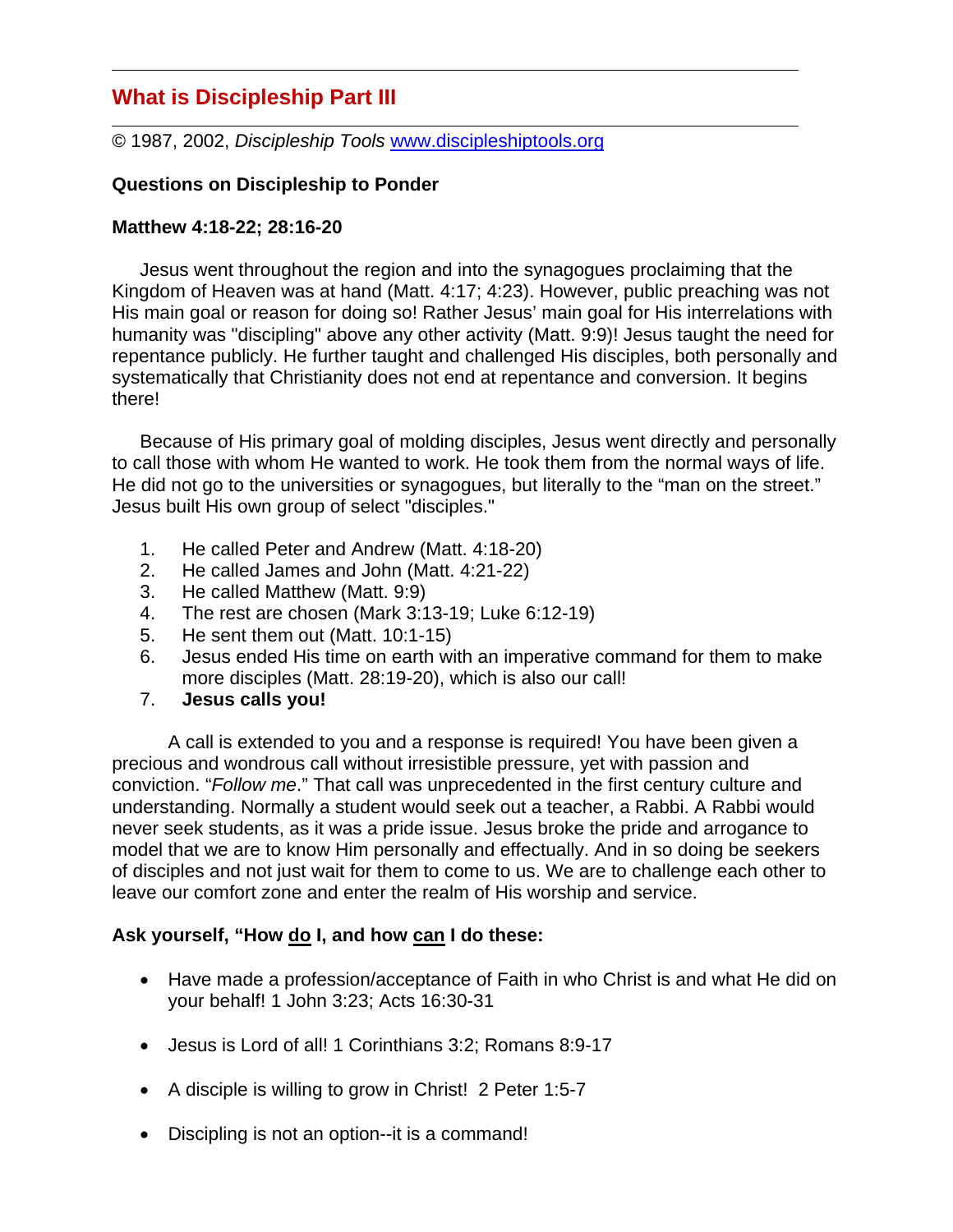- A disciple has surrendered himself to His Lordship! Romans 8:28-32, 12; Galatians 2:20-21; Philippians 3:1-10; 1 Peter 4:2
- Matthew 28:16-20; Romans 12; 1 Corinthians 12; Ephesians 2:10; 2 Timothy 2:2 all tell us that it is a lifestyle that moves us deeper into prayer and into worshipping Christ!
- A disciple makes good decisions and is focused on God's will!
- A disciple is honest with God and others! 1 John 1:9
- A disciple walks with the precepts of Psalm 15!
- A disciple knows his abilities, gifts, and talents! Romans 12; 1 Corinthians 12-14; 1 Peter 4:10
- A disciple is willing to submit to Authority! 1 Peter 2:13-15
- A disciple is infused with humility! Psalm 149:4; Proverbs 3:34; Matthew 18:4; Ephesians 4:2-3; Colossians 3:12-14; Philippians 2:3-4; 1 Peter 5:6; James 4:10
- A disciple will not be critical or have a bad attitude! Romans 6:14; 1 Corinthians 13:4-5; Ephesians 4:29-32
- A disciple is not greedy! Luke 12:15; Romans 12:14-15
- A disciple is willing to wait on God's timing! (Saul versus David)
- A disciple is a listener! (James)
- A disciple confesses sin and repents from it! Psalm 51; 2 Corinthians 12:9
- A disciple will not have a trace of pride in him! Job 35:12; Proverbs 6:16-19; 16:5; 18; 29:23; Obadiah 3; Galatians 5:26
- A disciple is discerning! Proverbs 20:25; Ephesians 6:10-20; 1 Peter 5:8-9; James 4:7
- A disciple loves people and the lost! Micah 6:8; Philippians 2:7; Hebrews 10:24- 25; 2 Peter 3:9
- God calls us to motivate and teach others to move more in prayer and care for others! Mark 1:35-2:12; Galatians 6:1-10
- John 1:36-52, and Acts 10,16 tell us that discipling grows from a web of relationships!
- A disciple is a person who forgives! Matthew 5:46; John 17:20-23; Ephesians 4:1-2; 4:32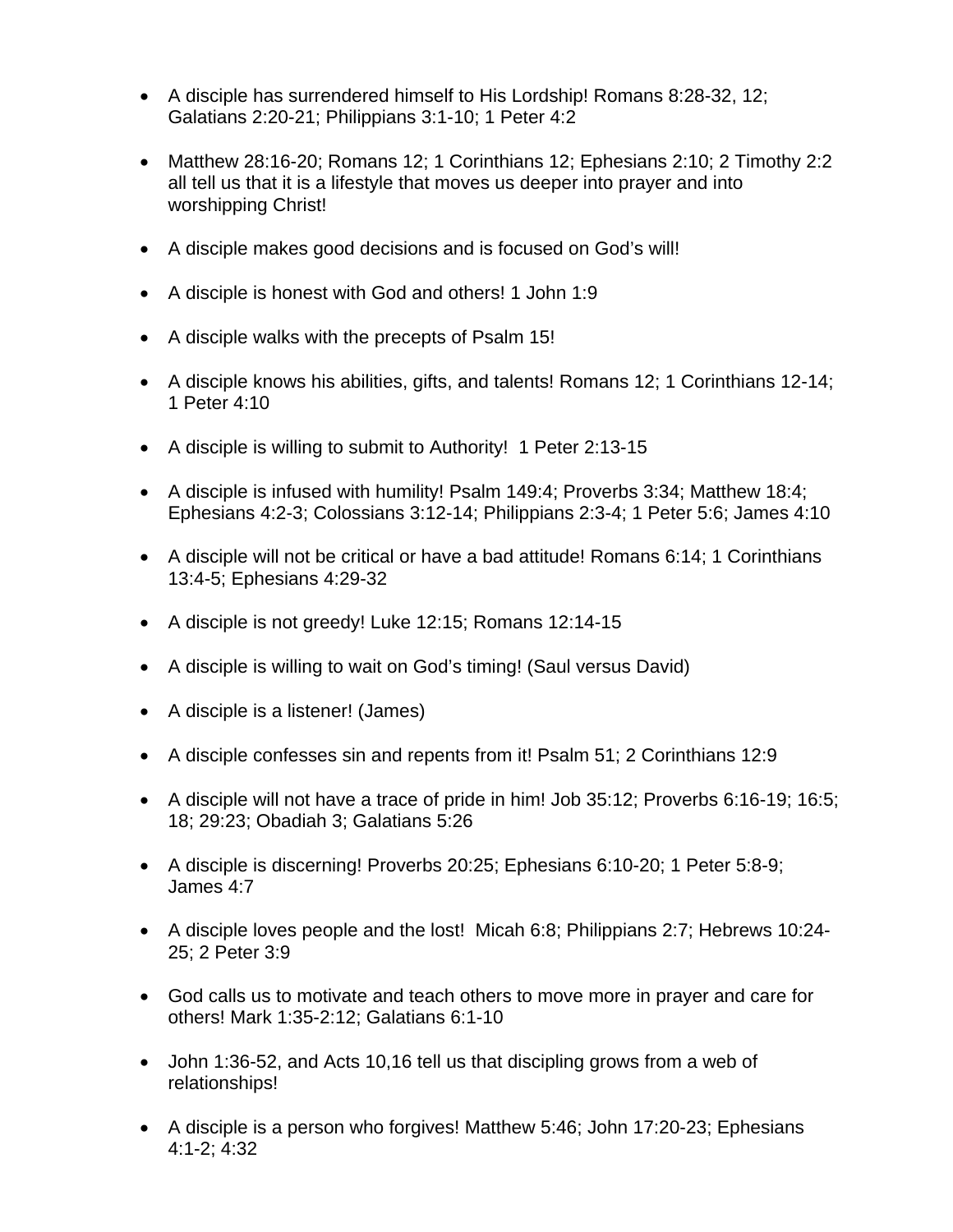- A disciple is willing to endure hardships and consider them as growth opportunities! James 1:2-4
- A disciple is faithful! Matthew 25:29; Luke 16:10-12
- One of the themes of the Gospels and Acts 11-16 is that in discipling people, we walk them through the phases and experiences of life. We come along side them and we do not let them go off on their own!
- Mentoring and small groups will be you keys to success!
- Discipleship is a lifestyle. As we get into the lives of others, the purpose for loving them is simply because He first loved us, and, then we become instruments of His grace.
- In John 15, the goal is intimacy with Christ, that of being surrendered to Biblical priorities and not to our own. Then we become tools that Christ uses to equip others. We are to be equipped so that we can enable others to grow in Christ!
- Discipleship is not a one-time act. It is a change of heart, a change of direction for a lifetime.
- In Mark 8:34-38, Jesus said we are to *deny ourselves*. This means we are to surrender ourselves completely to Him. We are to identify with His character and with what He did on our behalf on the cross, and then, out of gratitude, follow Him wherever He leads us!
- Discipleship is dynamic, not static**.** Jesus desires us to understand that being a Christian is not just about sitting in a pew or saying a prayer. It is about a life committed, a life changed, a heart and will surrendered, and a new direction and worldview with His precepts and character for living as our example.
- A disciple is a server with a servant heart who leads by servant hood! Ephesians 2:10

### **Ask yourself, "Where am I?" in these thoughts:**

- When we live just for and to ourselves, we miss opportunities, learning experiences, and growth, and we exchange an eternity of rewards for a limited time of fun.
- Remember, Christ loves you and wants the best for you. His way is the best way, and we need to have Him and the perspective of eternity in mind, not our limited feelings and desires!
- Jesus lived and died on our behalf, for He willingly gave up His life by paying the penalty for our sins. He allows us not only to escape the fires of hell, but also to give us eternal life. What is your response?